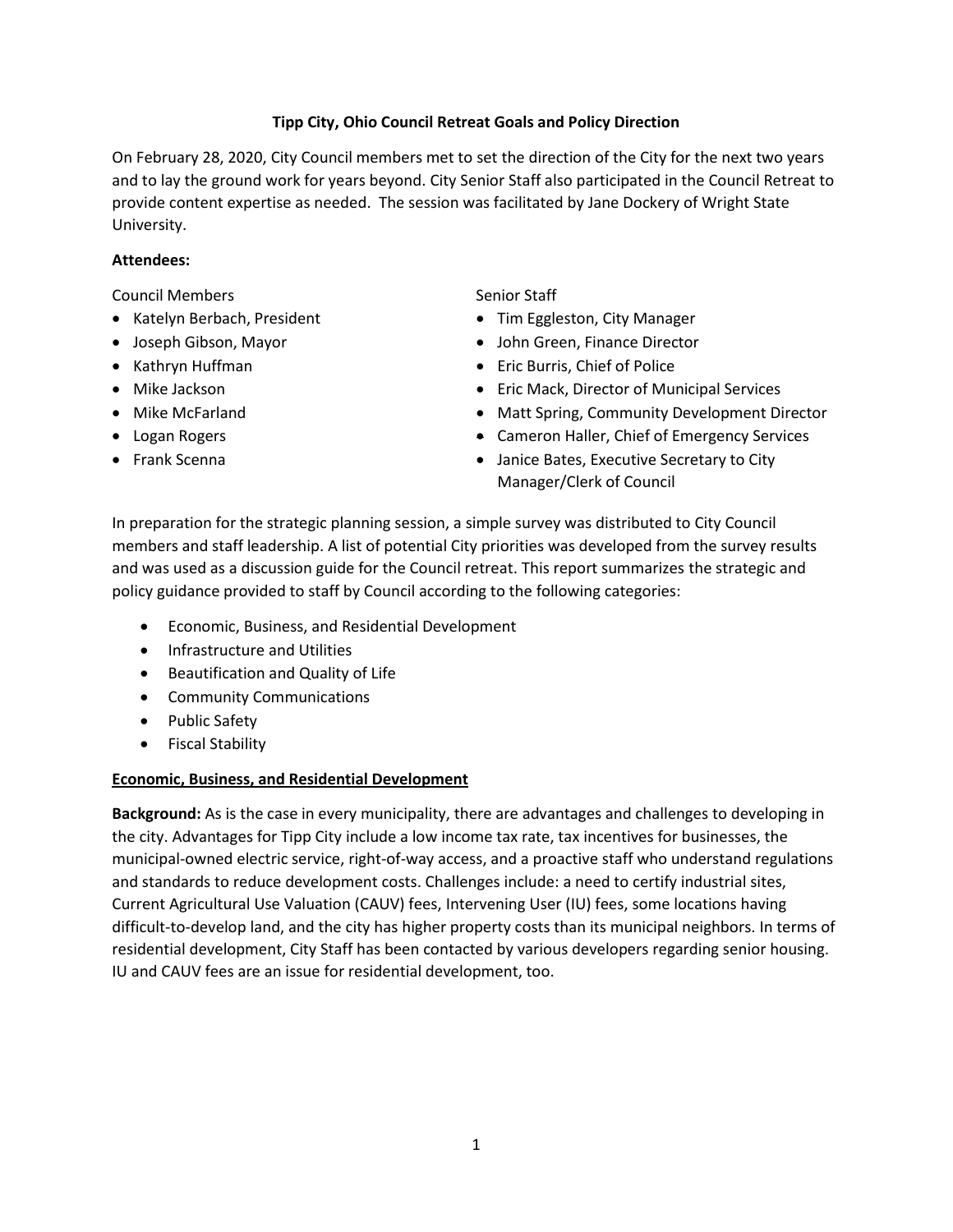### **Priorities:**

City Staff will recommend the city's long-term industrial, commercial, and residential growth boundaries up to and beyond Peters Road, considering the timing of utility investments that will be necessitated and considering the impacts on traffic patterns.

- Industrial:
	- $\circ$  Council members' vision is to prepare the City for future industrial development which will likely require partnerships with Monroe Township and property owners.
	- $\circ$  City Staff are to continue to pursue certified industrial sites, communicating to private property owners that if they will certify their property, the City will position it for development.
- Commercial:
	- $\circ$  City Staff are to spur commercial redevelopment and development. Plans should address declining strip malls and the lack of commercial amenities near some residential areas. Council and Staff will firm up strategies after the Economic Development Plan is presented by The Montrose Group in 2020. A couple of preliminary ideas are for Staff to make recommendations pertaining to incentives for commercial development such as tax abatements which specify the City's expectations in return; and to consider hiring market consultants that have national commercial development connections, especially medical commercial development.
	- $\circ$  City Staff are to organize a work session with the Law Director to review the current property maintenance codes for commercial development and the most common violations, and to discuss nuisance code enforcement.
- Residential:
	- $\circ$  Residential development incentives should be considered for inner-city areas to enable downsizing options and to ensure a viable downtown/inner core.
	- $\circ$  Staff will point to policies that would enable developers to consider condominium development.

Strengthen the Community Improvement Corporation (CIC) by assigning two members of Council along with the City Manager, the Finance Director, and the Community Development Director; and by providing startup funding. The City Manager will meet with the Port Authority to assess its possible funding support.

Explore strategies to make the river more attractive, accessible, and usable. Staff will gather information from ODNR regarding improving the ramp and this information will inform possible strategies in the Capital Improvement Plan (CIP).

### **Infrastructure and Utilities**

**Background**: Regarding utilities, City Staff members have initiated the Sanitary Sewer Master Plan, and have completed the electric and water 5-year master plans. Regarding infrastructure, the next 10-year Capital Improvement Plan (CIP) process is underway. The CIP Committee met with Staff to learn about where the previous CIP funding was expended and to discuss needs for the next 10-year CIP. The main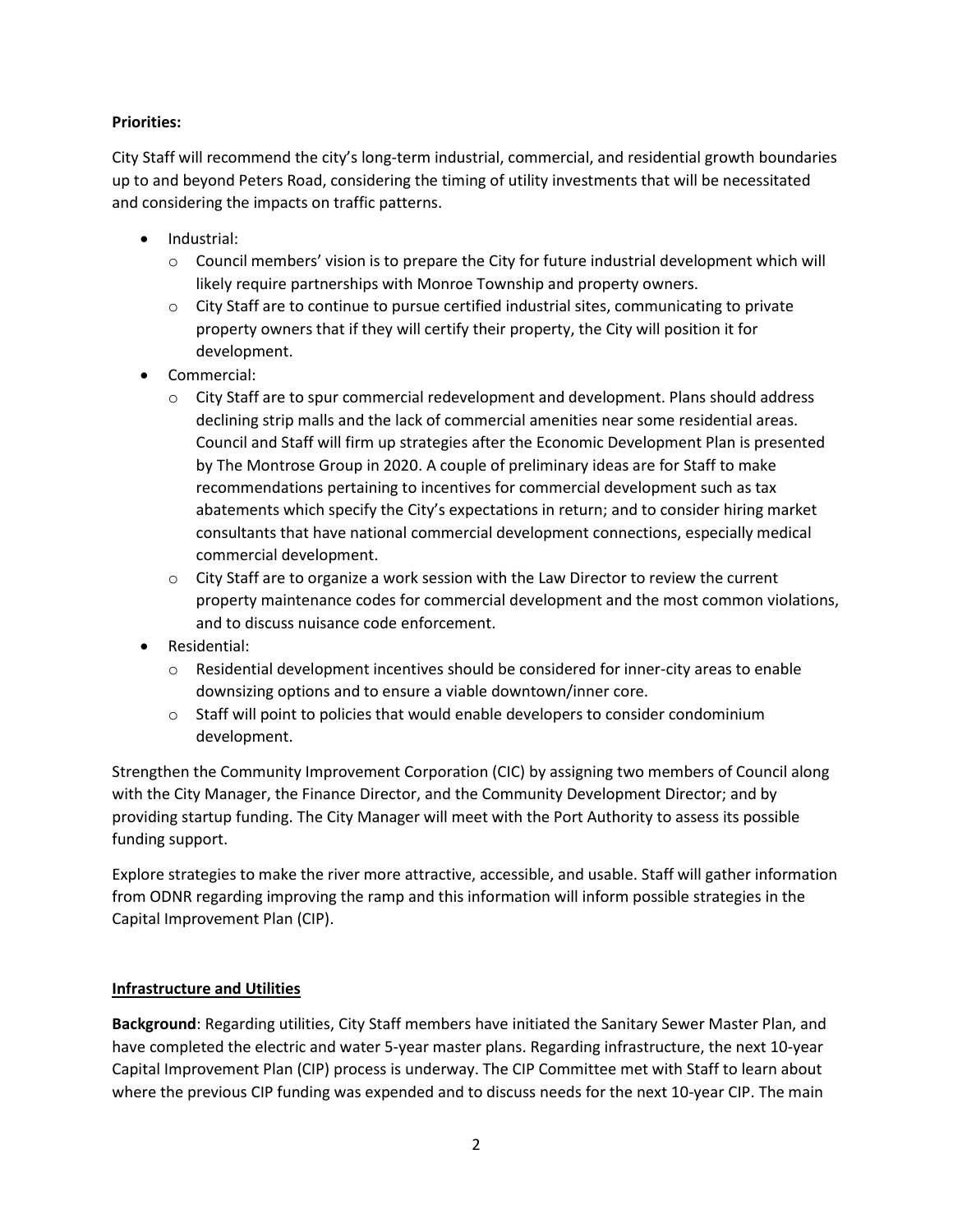focus is on street improvements with an aim to get the City to a level of spending \$750,000 per year, which will get commercial streets to a 16 to 17-year cycle and residential streets to an approximate 20 year cycle. Other CIP funding need areas include: some stormwater improvements, some park improvements, the quiet zone initiative, and bikeway and pedestrian bridge type improvements which are also poised for grant funding. The CIP is aimed to be on the ballot in November 2020 and will continue to promote safety, street maintenance, and park improvements.

### **Priorities:**

- Council supports continued infrastructure improvements and the CIP to maintain city infrastructure.
- Council supports Staff efforts to address resident concerns about stormwater maintenance, specifically the concerns regarding the Second and Third Street culvert project renovations and effects on property owners. The Miami Conservancy District (MCD) maintains 1.15 miles of levee in Tipp City and works with the City on stormwater management.

# **Beautification and Quality of Life**

Background: The City has completed a Parks Master Plan and a Tree Board Master Plan.<sup>1</sup> City Staff members have also been in discussions regarding increasing the size of Kyle Park by acquiring farm land just north of the park. The City has requested the first right of refusal should the land owner decide to sell the land. City Staff are pursuing necessary engineering plans to upgrade the sewer line in Kyle Park so more restrooms can be added. City Council members recognize that parks and open space improve physical and psychological health, strengthen communities, and make the City a more attractive place to live and work. Numerous studies have shown the social, environmental, economic, and health benefits parks bring to a city and its people.

### **Priorities:**

l

- Implement a plan to improve the landscaping of the I75 Exit 68 interchange that is a sustainable and low-cost, long-term solution.
	- $\circ$  Ideas include the use of natural materials and pavers, and other low maintenance ideas.
	- $\circ$  Residents would like the exit to represent Tipp City. Signs have to be allowed by the Federal Highway Administration.
- Enhance the quality of life for all age groups by improving park amenities.
	- $\circ$  Seek to increase the size of Kyle Park, improve its playground equipment, develop necessary engineering plans to address sanitary sewer issues, provide more parking spaces (green paver markers are a flexible choice), and study the feasibility of adding an electric vehicle charging station.
	- o Identify funding to enhance parks and recreation opportunities.

 $1$  The City Tree Board consists of three members who are residents of the city and are appointed by City Council. Members of the Tree Board study, investigate, and counsel; develop or update annually, and administer a written plan for the care, preservation, pruning, planting, replanting, removal or disposition of trees and shrubs in parks, along streets, and in other public areas.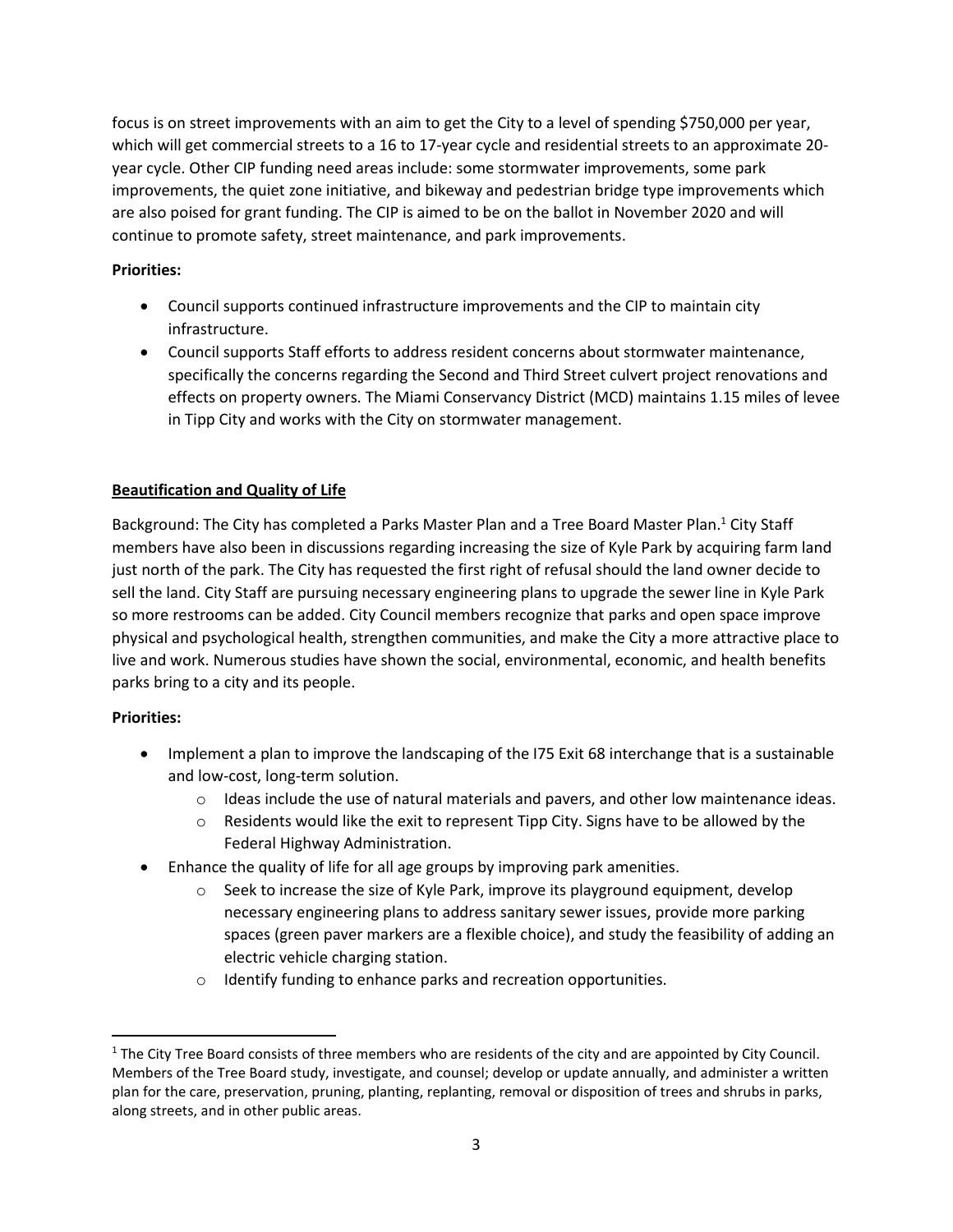### **Community Communications**

Background: Council and City Staff members recognize citizen participation as an asset, and it is valued and encouraged. National research shows that Americans are in many ways less civically engaged than ever before, with many indicators of a civically healthy society at their lowest levels ever.<sup>2</sup> At the same time, local governments have an opportunity and a responsibility to improve the quality and quantity of civic engagement, given their uniquely close connections to their citizens. Fortunately, there are more tools and models than ever before to do so, such as citizens' academies, citizen engagement platforms like Neighborland, and social media. In Tipp City, a core concern is the lack of citizens seeking City Council election and the need to cultivate local leaders to fill this important role. An example from the City of Lauderdale, Florida aims to increase residents' knowledge about local government for those who have a desire to become more involved in shaping and developing their community (see text box below).

# **CITY OF LAUDERDALE LAKES CITIZENS' ACADEMY**

**Number and Frequency of Sessions:** Six one-and-a-half-hour sessions. Sessions are held weekly. **Cost to Participate:** None

**Maximum Class Size:** 20. Registration is on a first-come basis.

The Lauderdale Lakes Citizens' Academy is for residents who want to increase their knowledge about local government operations and have a desire to become more involved in the shaping and development of their community. The course is designed to provide a firsthand look at how the city's many services and programs work to create a livable community.

The schedule is: Week 1 – City Government 101: City History and Organization; Week 2 – Dollars and Sense: Budget and Funding, and Other City Functions; Week 3 – Developing and Maintaining the Community: Community and Economic Development; Week 4 – We Build This City: Public Works, Engineering and Construction; Week 5 – Keeping Citizens Safe: BSO Police and Fire Rescue; and Week 6 – Something for Everyone: Parks, Leisure and Social Services.

# **Priorities:**

 $\overline{\phantom{a}}$ 

- Develop and offer a citizens academy, which is an education and training program that teaches citizens about government and helps shape them into local leaders.
- Cultivate leaders from City boards and committees to run for election to City Council.
- Consider recording Board of Zoning Appeals, Planning Board, and other board meetings to increase familiarity and interest in participating in City Boards.
- Offer opportunities to learn about the City and City Council at public gatherings such as hosting a table at the Mum Festival.
- Explore offering a City Hall Open House that provides information and a tour of facilities.
- Continue to make regular posts to Facebook, and continue the Twitter feed.

<sup>2</sup> https://cele.sog.unc.edu/how-local-governments-can-drive-civic-engagement-in-2018/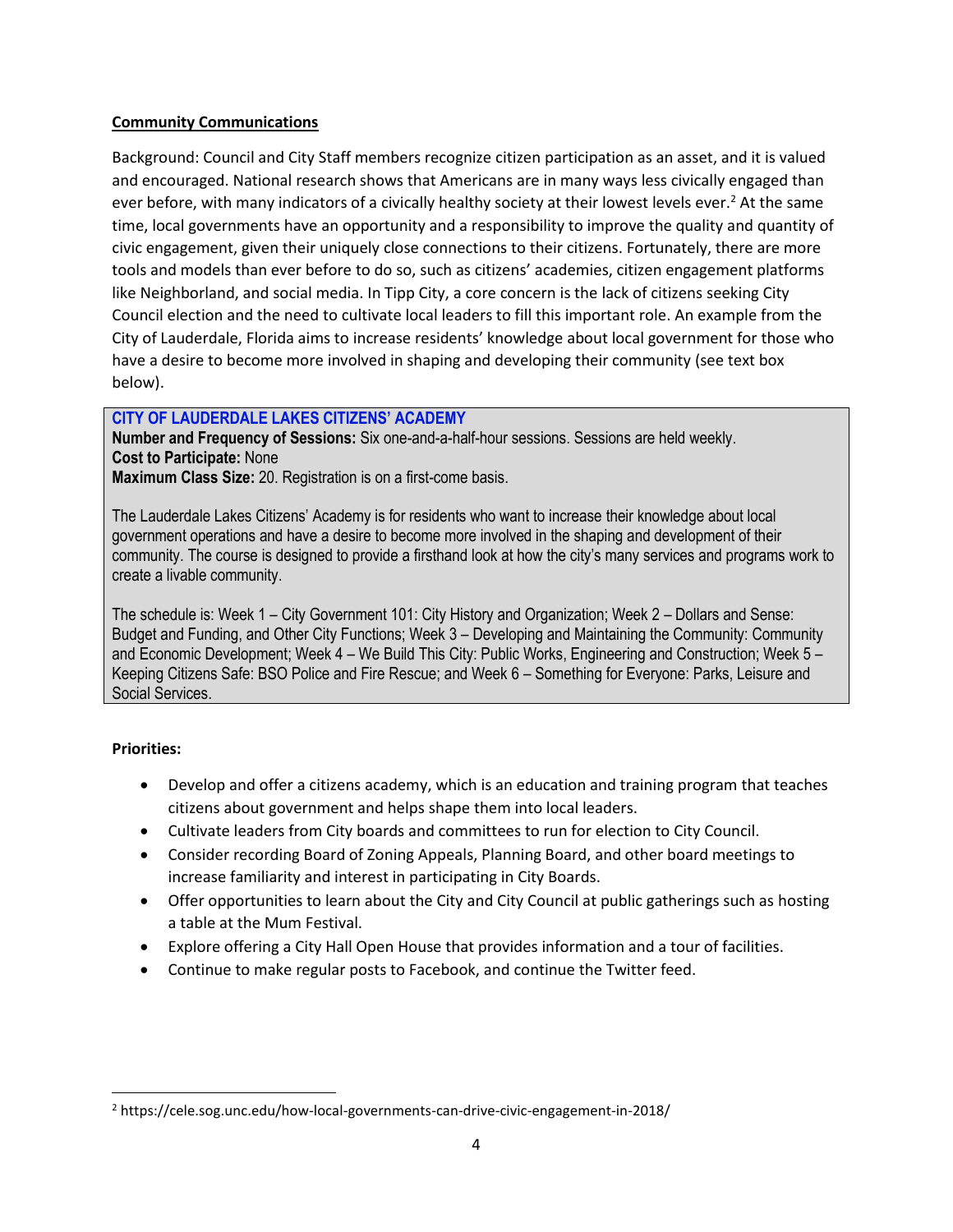### **Public Safety**

Background: Three priority areas were identified or confirmed by Council members for this public safety topic: (1) firefighter staffing needs, (2) property crime prevention, and (3) Quiet Zones.

Firefighters: There is a national shortage of firefighters (both paid and voluntary firefighters) for multiple reasons. One reason is the low unemployment rate, which indicates that people can choose less demanding or dangerous work. Another reason is that the training has become more demanding, even for volunteer firefighters to maintain certification. The rising cost of obtaining certifications, a drop in interest in public service, and a decline in available part-time candidates increases demand and competition for firefighters. This trend has impacted Tipp City as well.

Property Crime Prevention: The Tipp City Police Department is doing a lot of education and coordination with citizens on property crime prevention. The intent is to see a reduction in property crime rates, so the next time the *Dayton Business Journal* releases its "Safest Cities Report," Tipp City is number one instead of number two.

Quiet Zones: A quiet zone is a railroad grade crossing at which trains are prohibited from sounding their horns in order to decrease the noise level for nearby residential communities. The train horns can be silenced only when other safety measures compensate for the absence of the horns. There can be costs associated with initiating the zones and in implementing other safety measures.

### **Priorities:**

### *Fire Department-Related*

- Summarize and present the results of a survey of neighboring fire departments. Colerain Township near Cincinnati was identified as a successful combination Fire Department, which consists of both career and volunteer firefighters.
- Develop a tactical plan including budgetary needs and prepare that plan for Council review.
- Conduct a Fire Services Study to provide the foundational information needed to inform a strategic plan for Fire and EMS services in Tipp City. Comprehensive planning for both staffing and funding the fire department are crucial in the next few years.

### *Property Crime Prevention-Related*

 Continue to educate Tipp City residents about the role of cameras and other interventions in reducing residential property crimes.

### *Quiet Zone-Related*

 Exploring train quiet zone costs and alternative safety measures is a priority that is currently underway in Tipp City.

### **Fiscal Stability**

Background: Tipp City Department Heads work diligently to maintain reduced operating expenses wherever possible without jeopardizing safety or affecting current levels of service. The General Fund